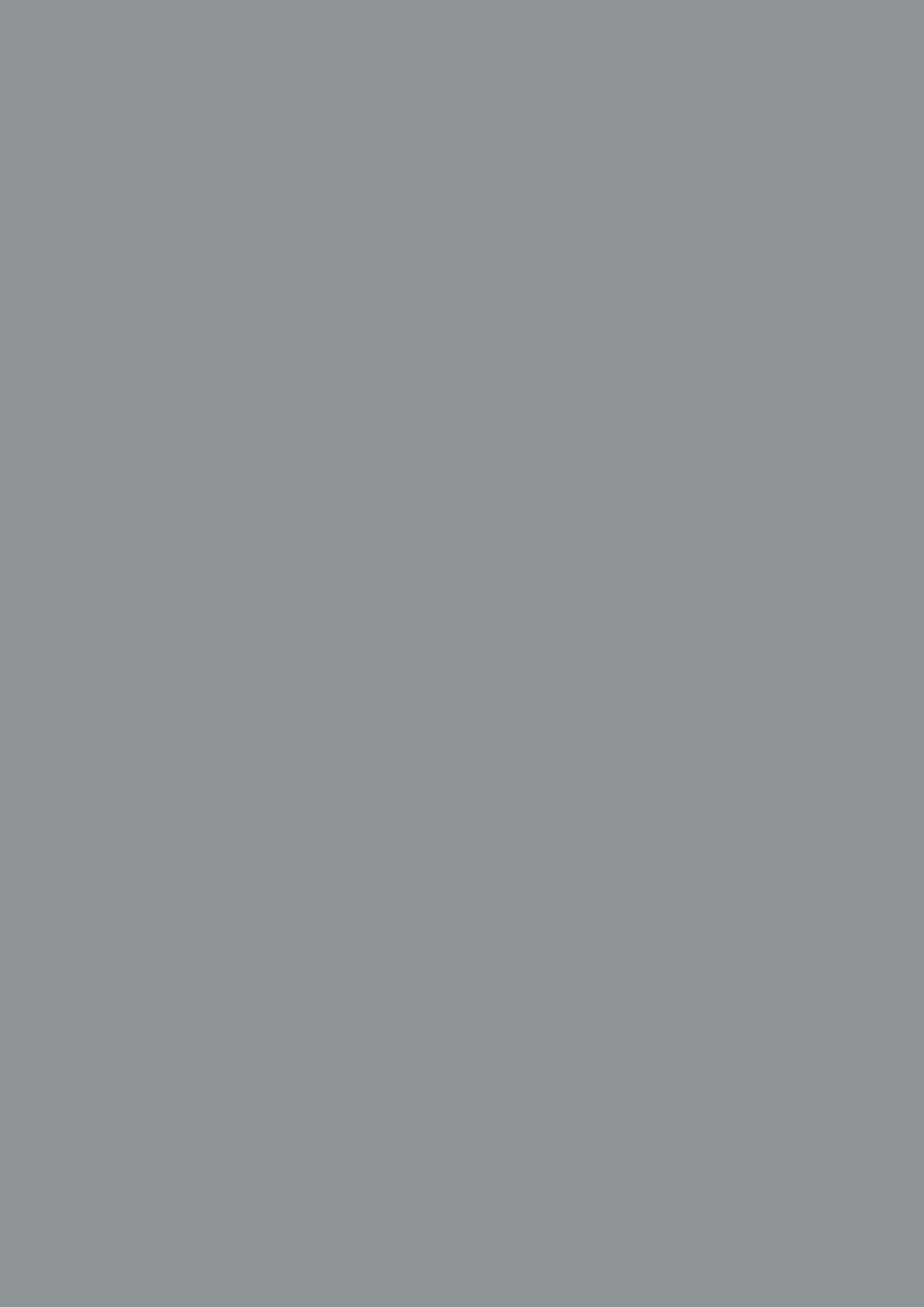The Matin Flush Mount offers a contemporary yet poetic design, with a construction that combines visual delicacy with physical robustness. The lamp comprises a painted steel bracket for mounting onto the wall or ceiling, and is covered by a pleated cotton shade in two sizes with different colour options. The light source is two retrofit E14 bulbs that create a soft and ambient light.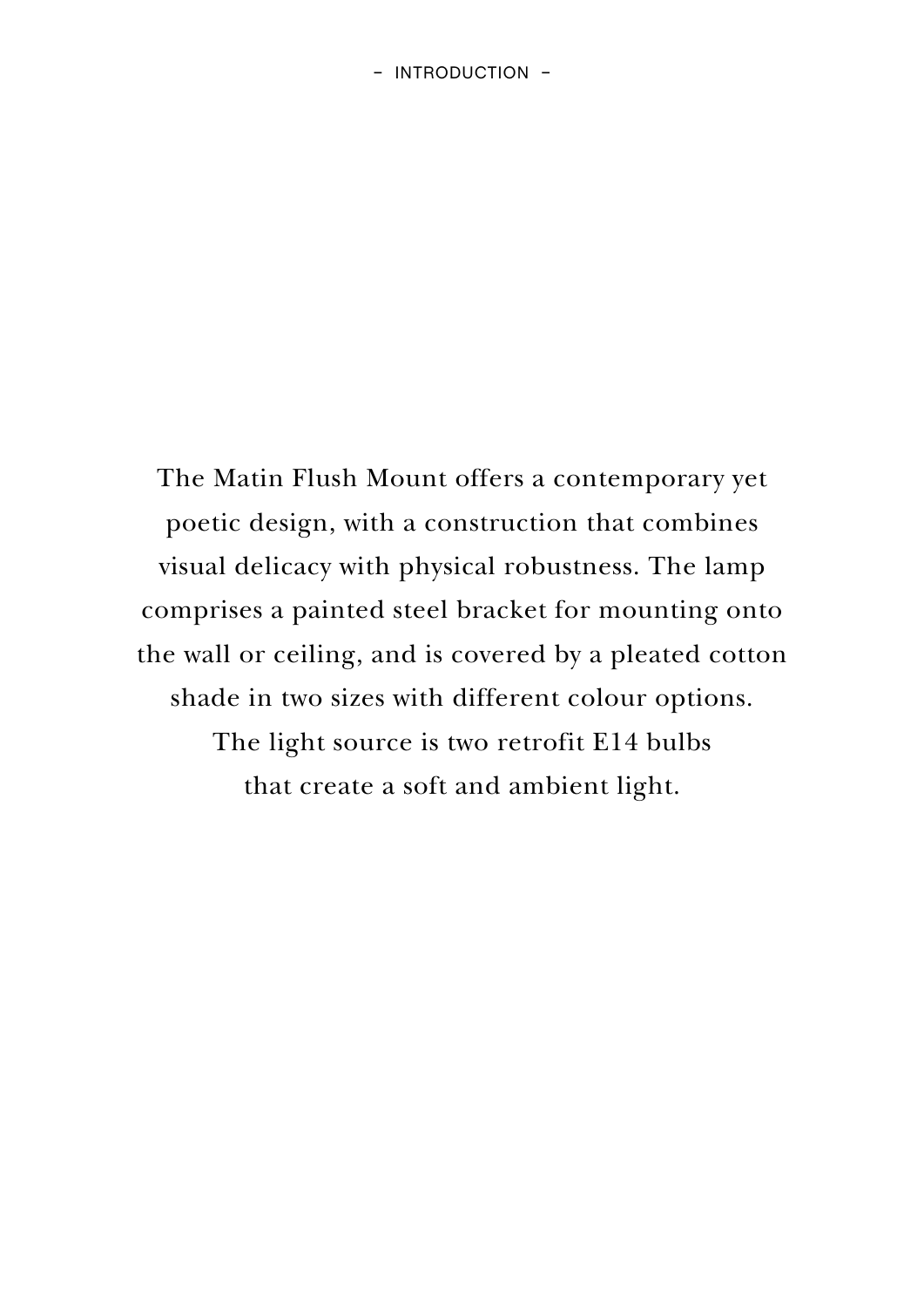## TECHNICAL DATA

This product is fitted with two E14 bulb fittings. HAY recommends using this product with LED bulbs, max 5-8W, 2800k warm white. HAY will not accept any responsibility for any accidents, injuries or damages that occur due to the use of incorrect bulbs. For dimming, please check which LED bulbs are compatible with your wall mounted dimmers.

## **ATTENTION**

Ensure that the power supply to the circuit has clearly been turned OFF before installing the product. In some countries, electrical installation must be carried out by authorised electricians/ contractors; please check with your local authority for guidance. The product must not be modified in any way. HAY accepts no responsibility for any products that have been modified or tampered with. If the external flexible cable or cord of this luminaire is damaged, it should be exclusively replaced by a qualified electrician in order to avoid an electrical hazard. This lamp is designed for indoor use only.

- / The Matin Flush Mount is designed to be used with LED based light sources only.
- / Halogen or incandescent light sources should never be used, as they may cause damage to the lamp.

## CARE AND MAINTENANCE

Do not use wet or damp cloths for cleaning and maintaining the shade. Please use a dry, lint-free cloth or duster to remove any dirt. Do not use alcohol or any other solvents to clean the product and avoid using abrasive or rough sponges. Ensure that the power supply has been turned OFF before cleaning the product.

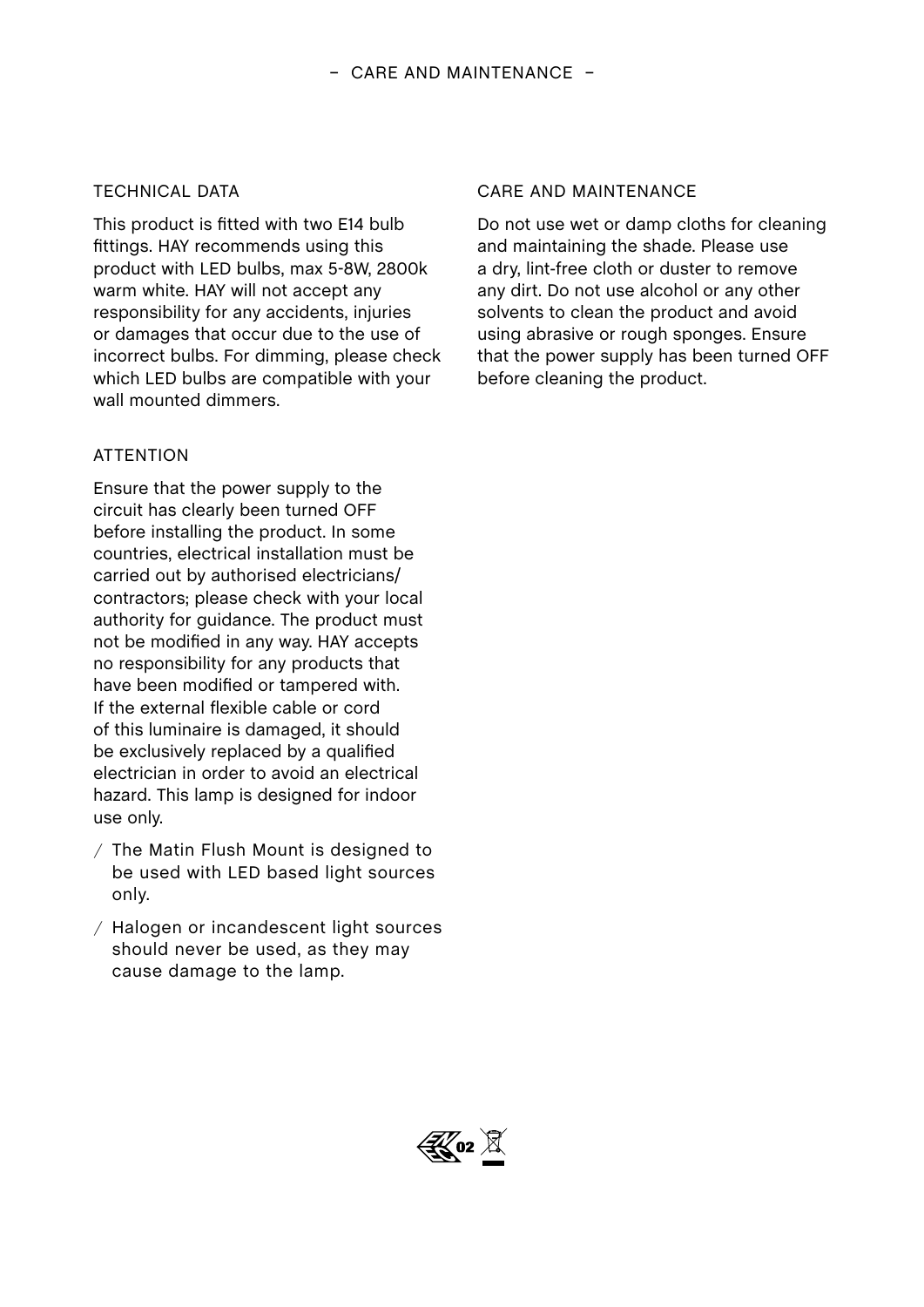- PARTS -



Shade

Top Screw and Shade Bracket



Lamp Bracket

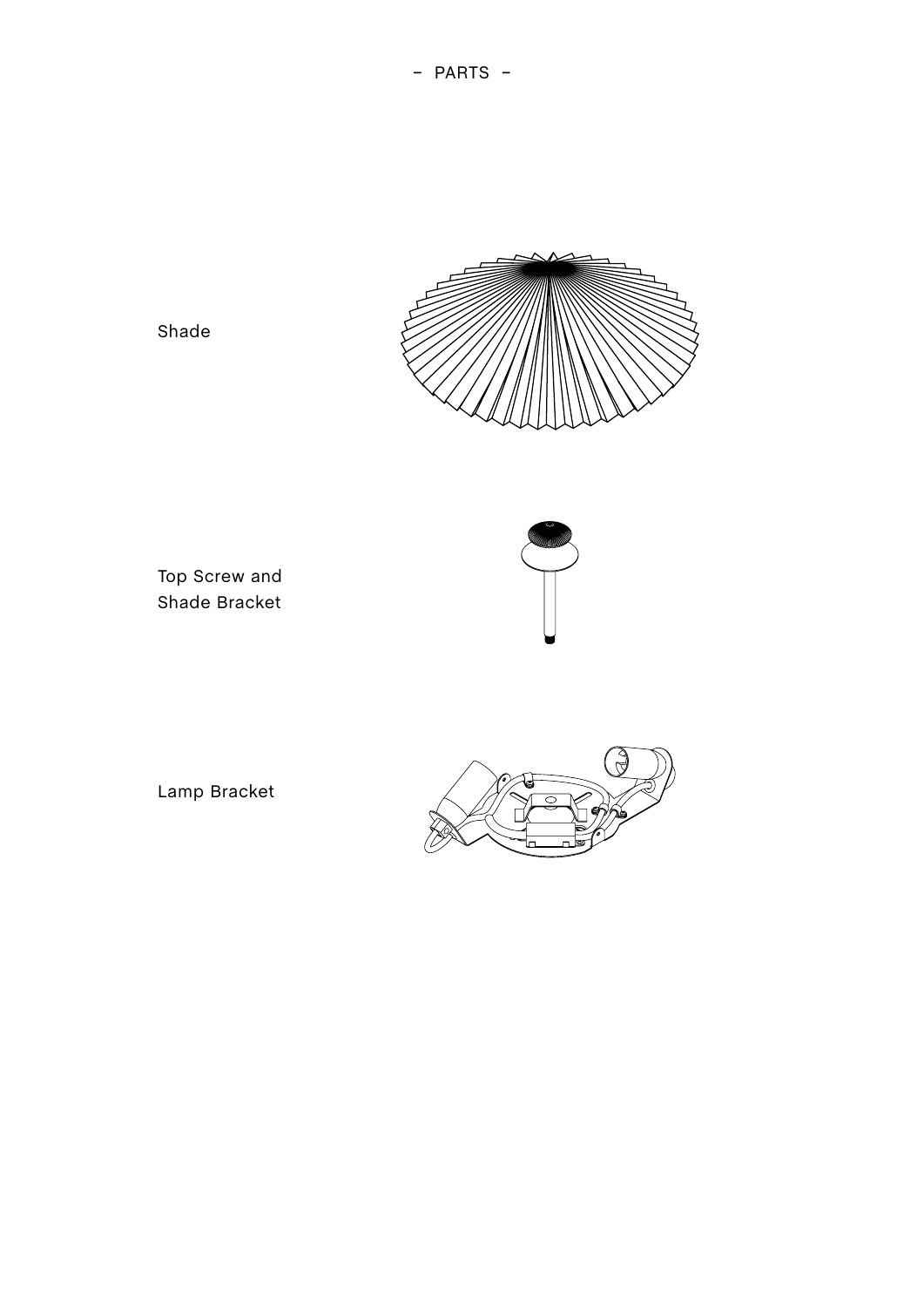Before installing the lamp, make sure that the power is turned off. Use a pencil to mark fixing holes on either side of the ceiling, using the slots in the bracket as guides. The bracket is suitable for most standard European and US junction boxes.

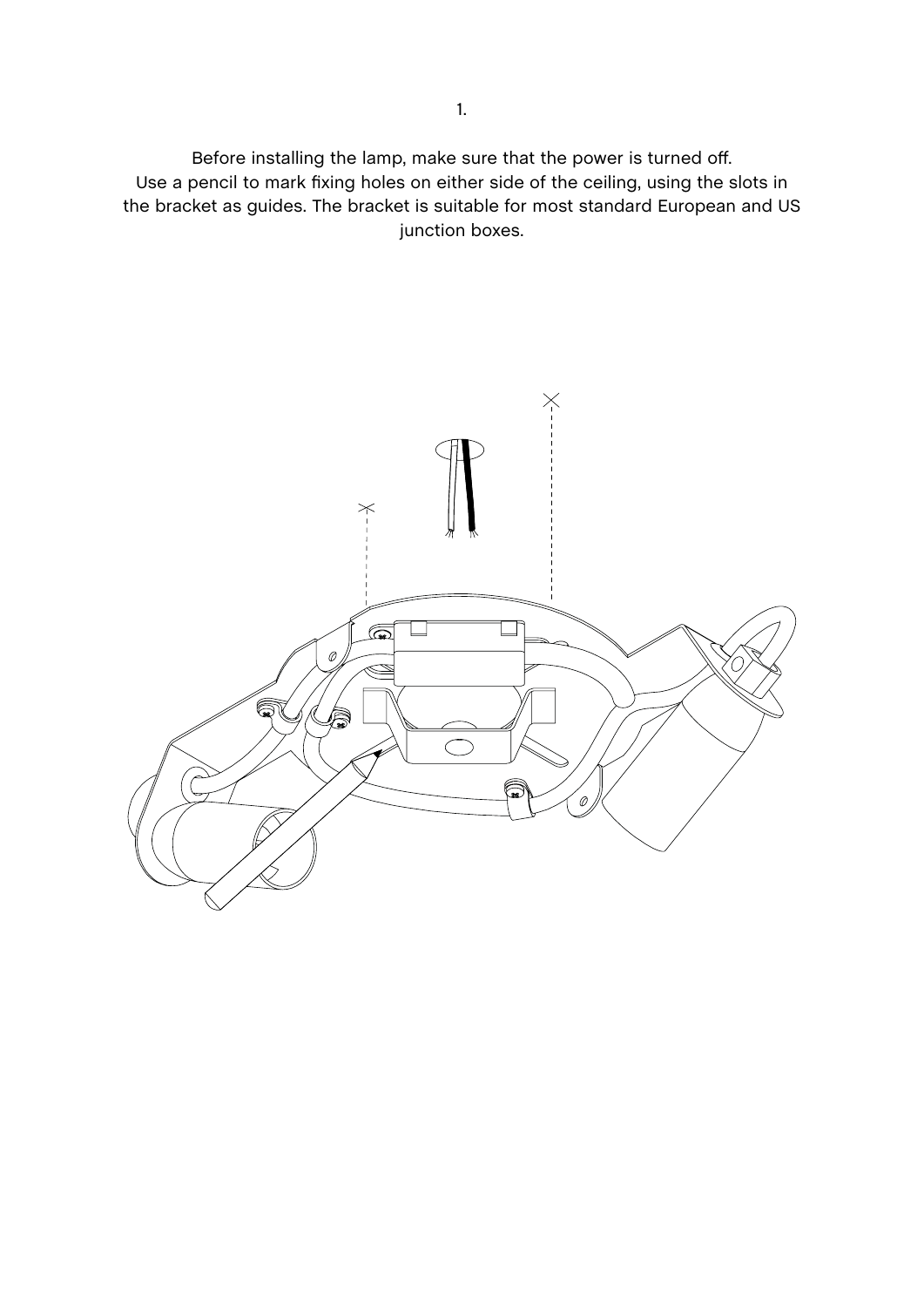Drill holes and insert wall plugs. Ensure you use the correct type of drill and wall plug for the type of ceiling you are drilling into.

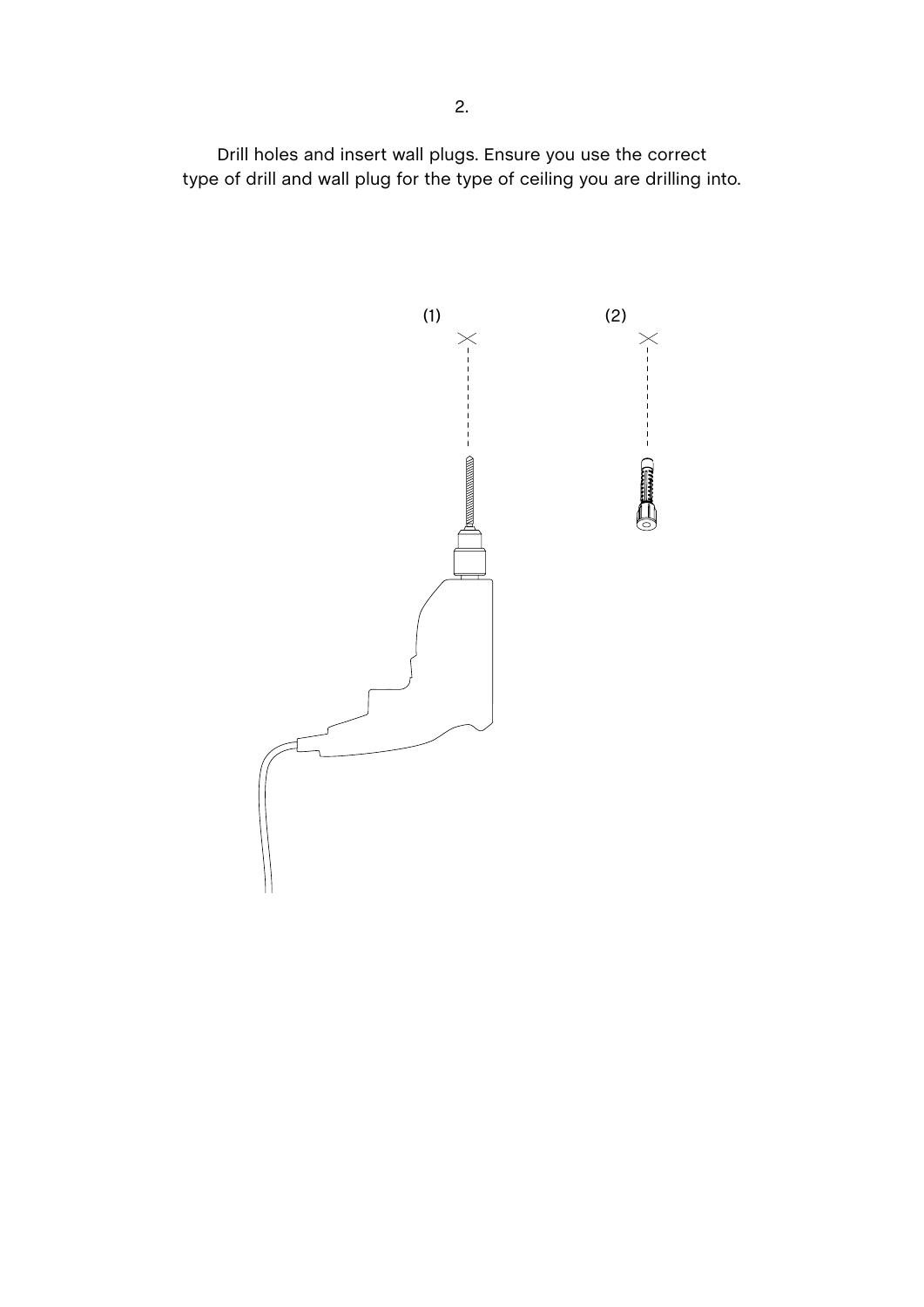

Screw the ceiling bracket into the ceiling, using the appropriate screws for the wall plugs used.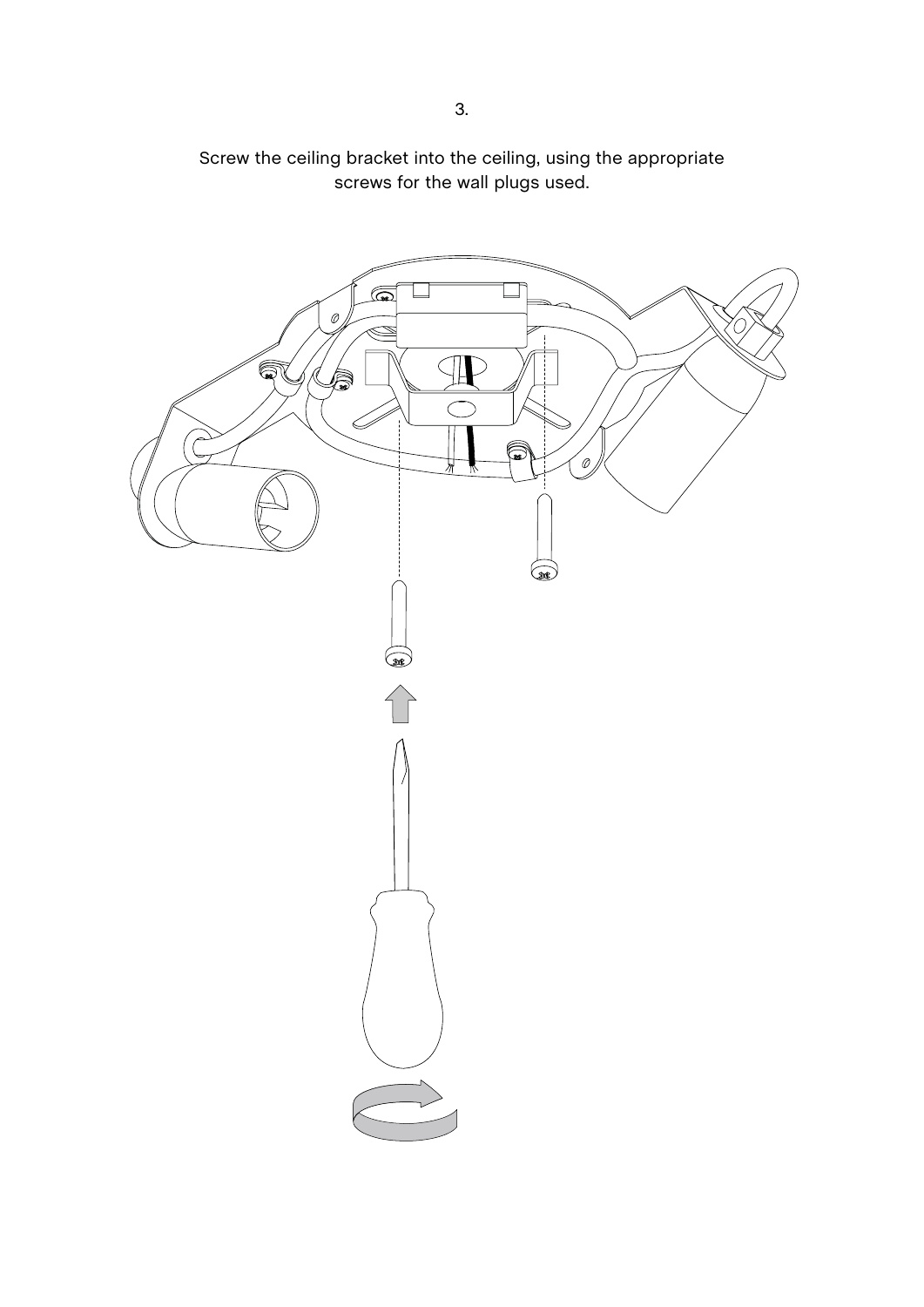It is advised that any wire exposed with just a single basic layer of insulation is covered with the protective heat shrink provided. (Two sleeves for the basic insulated wire and one sleeve for covering the opening of the mains cable).

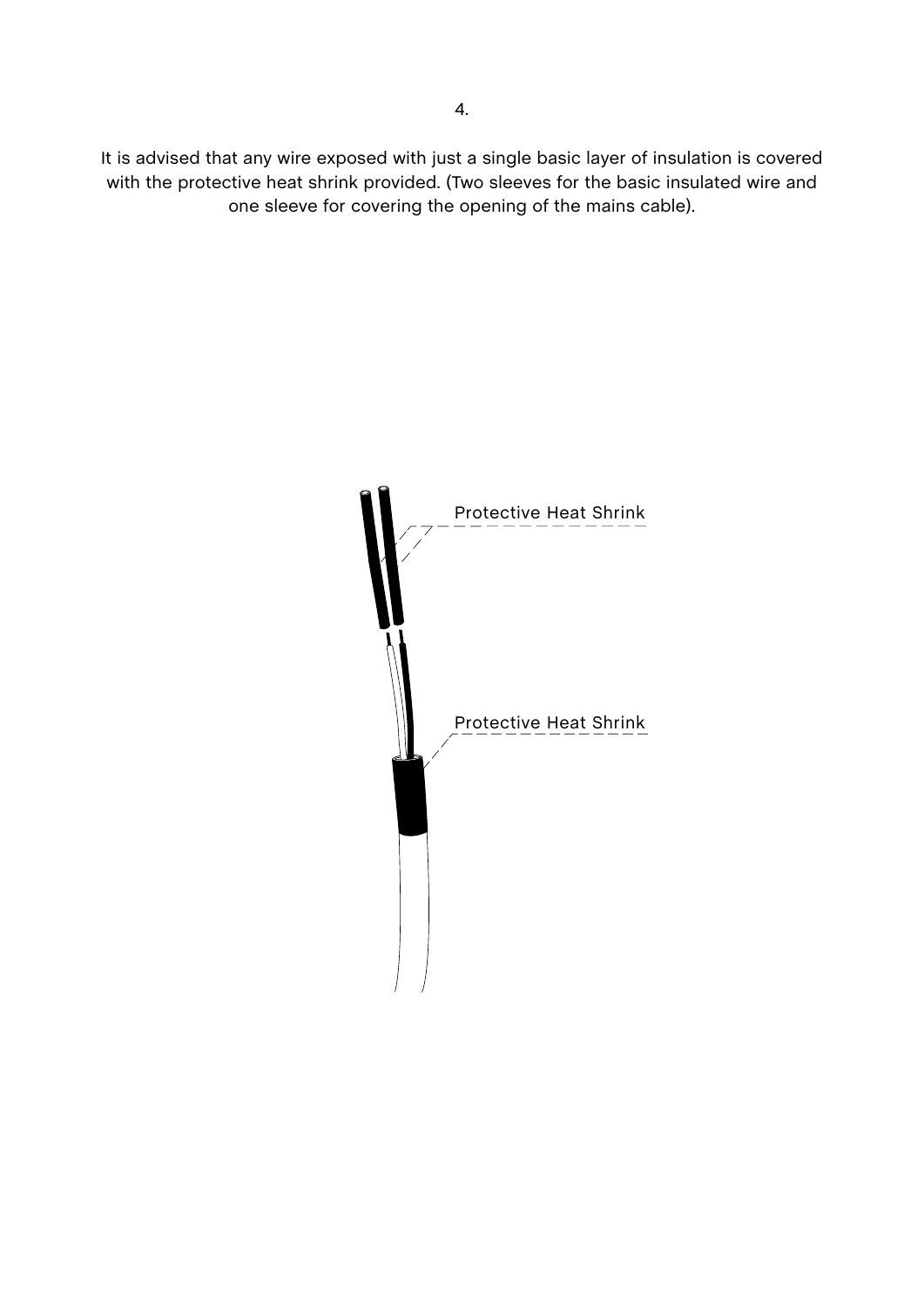A heat gun can be used to shrink and fix the protective insulation in place, as shown below.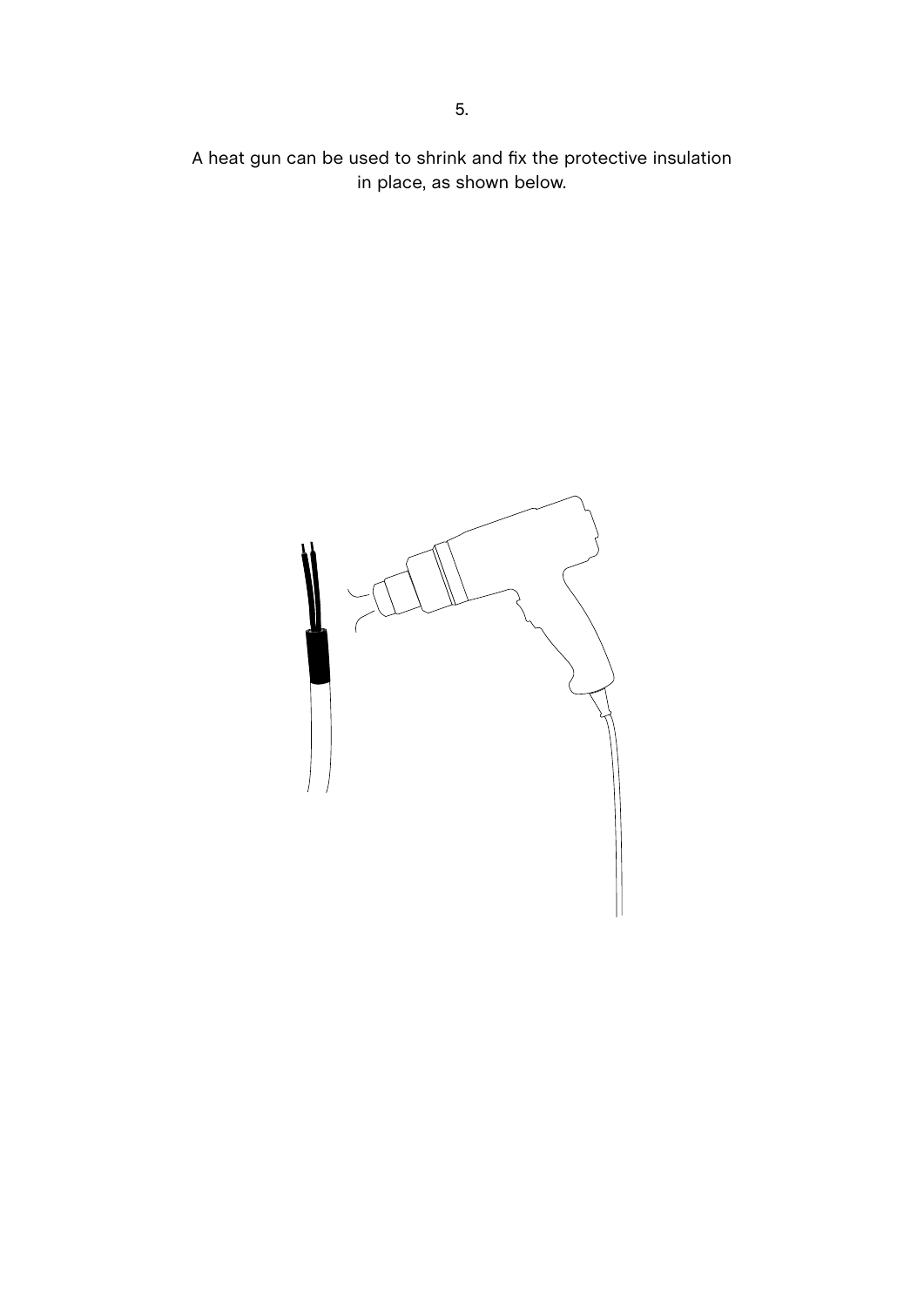Insert a flat screwdriver underneath the tabs on the side of the cable connector block to open the lid.

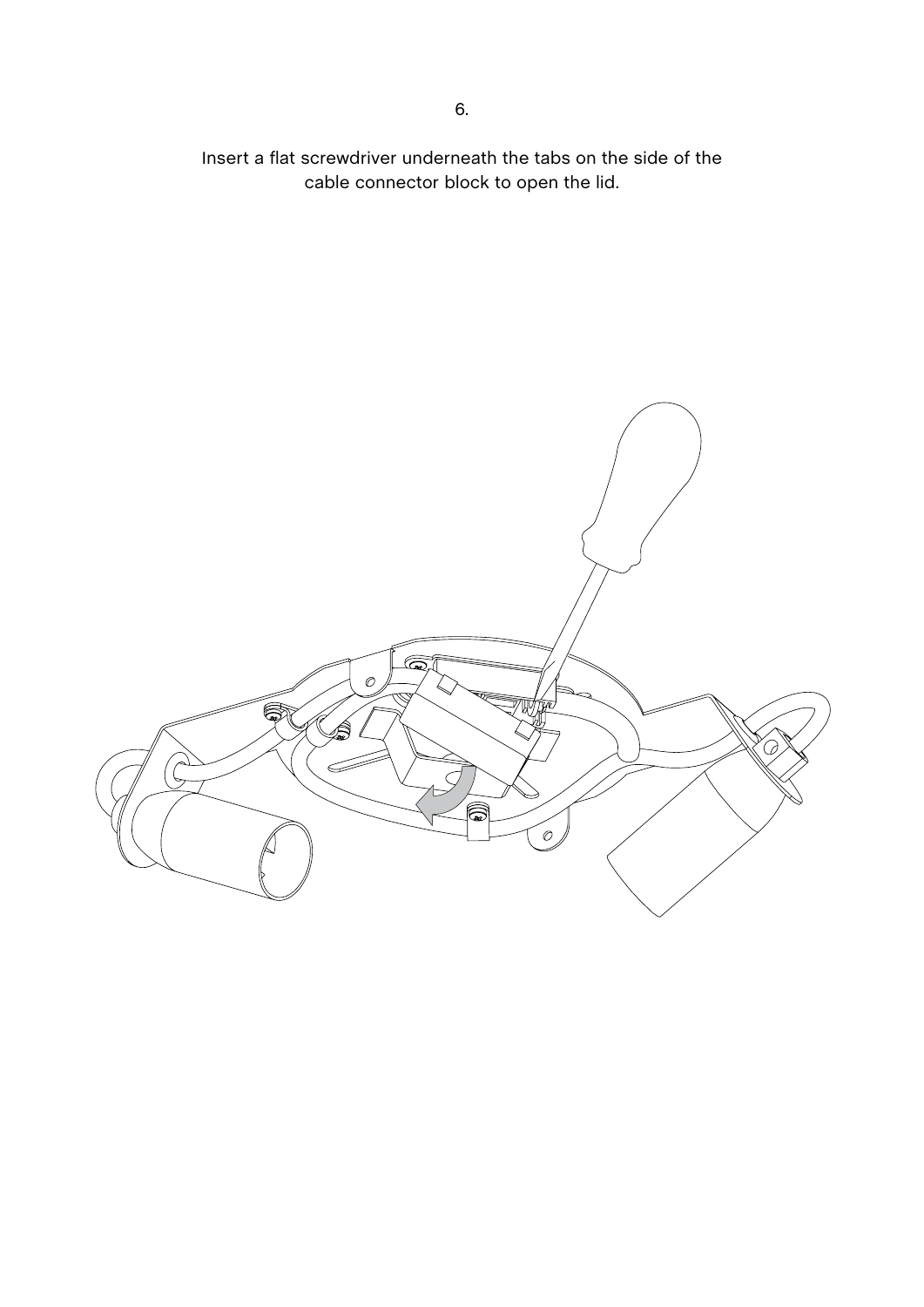Loosen the two screws on the connector block, closest to the protective sleeve. Insert the main cable into the protective sleeve.

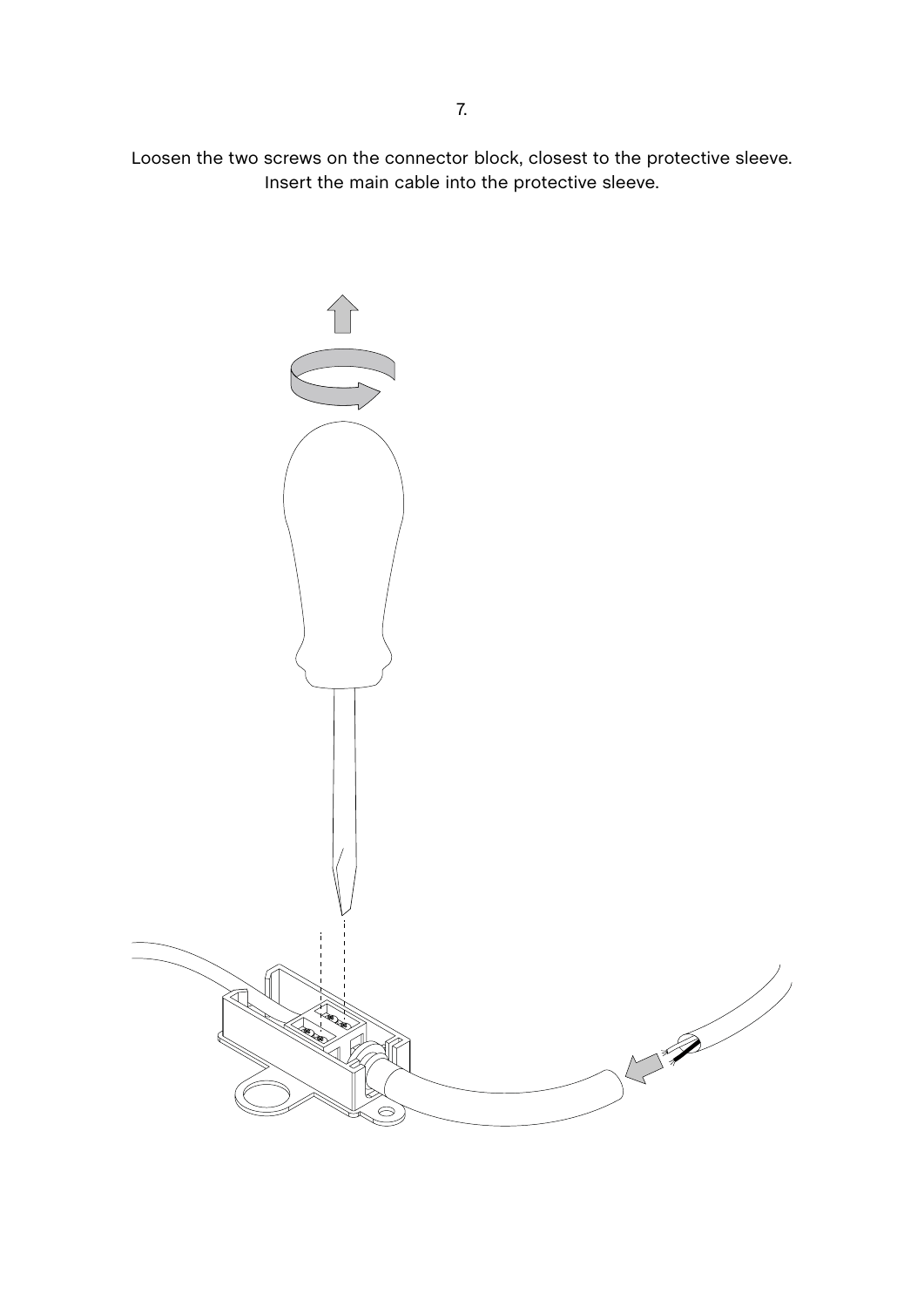Feed the main cables into separate slots on the connector block. Insert the live mains cable into the side with the live cable on the lamp, and fasten the corresponding screw. Repeat this step with the neutral cable.

Once the cables have been properly wired and secured, the lid on the connector block can be closed. Make sure it is firmly in place and cannot come loose.







Close the connector block after wiring.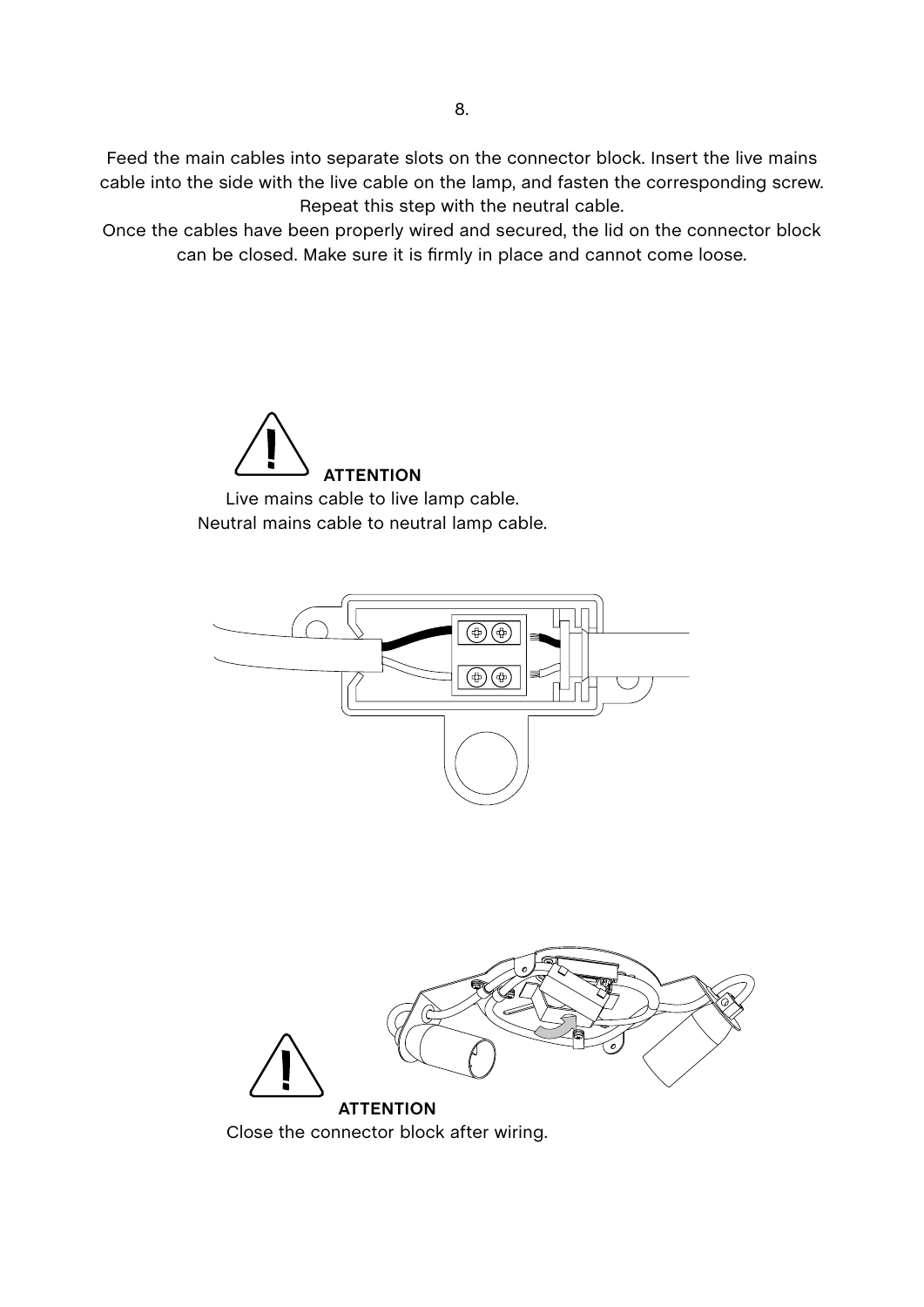Once the lamp bracket has been wired and the connector block properly closed, the bulbs can be fitted.

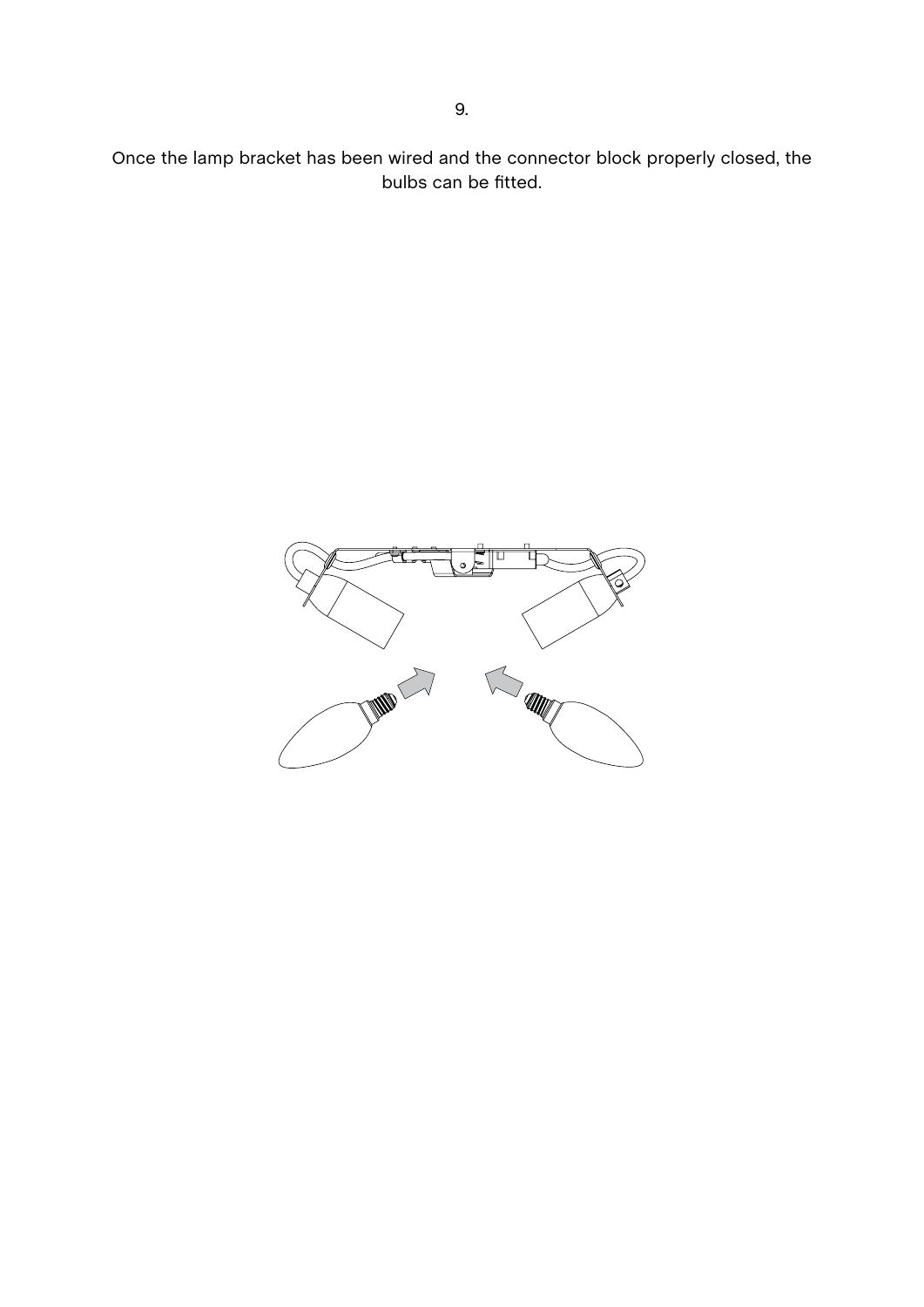Remove the shade from its packaging and spread out the bottom while simultaneously pushing it down over the top screw, so that it rests on top of the shade bracket. Gently push the top of the pleated shade underneath the top screw, so that it is wedged between the top screw and top cap.

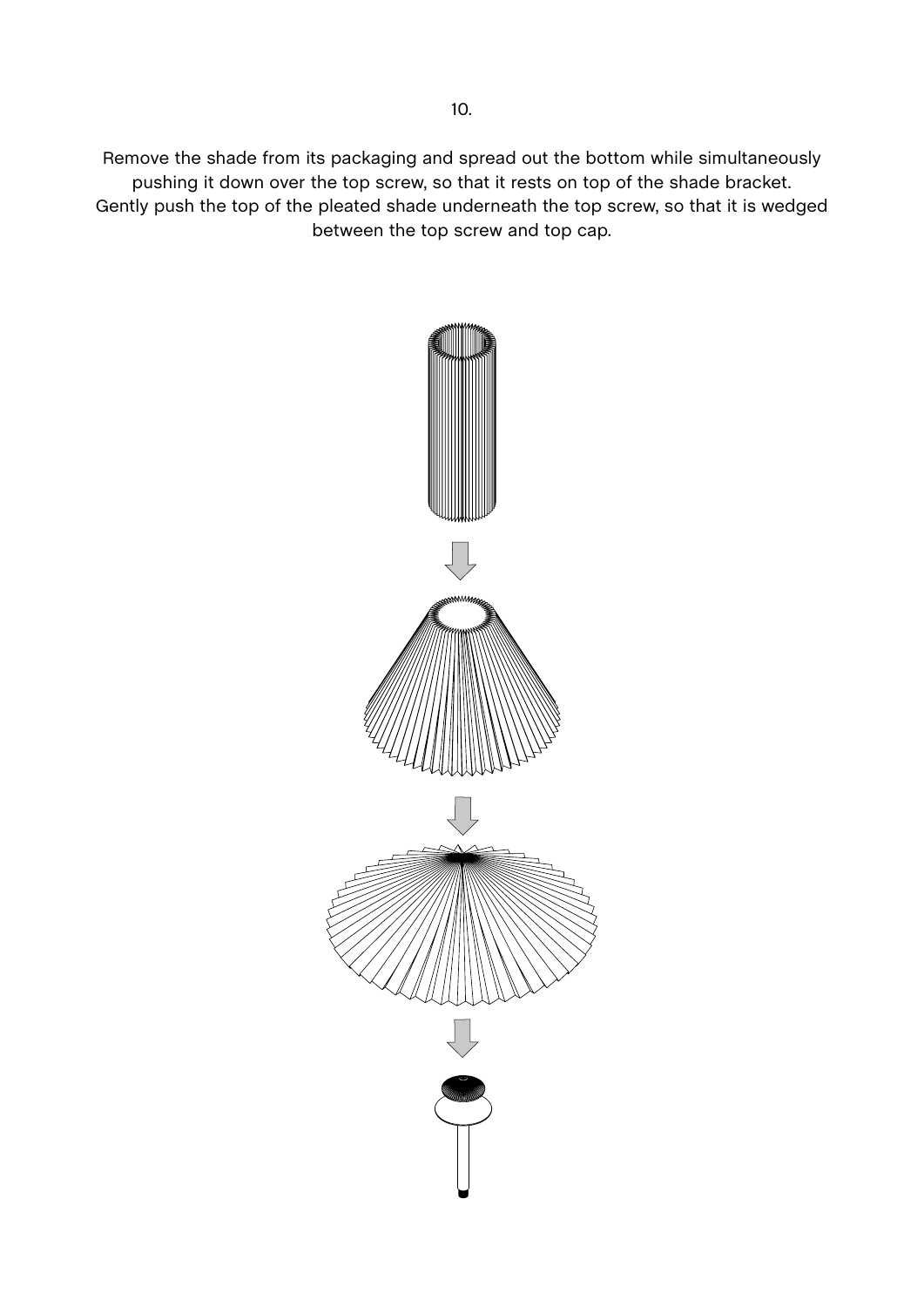Once the shade is in place, gently adjust the pleats at the top so that they are evenly spread out, as shown below. Once the shade is as illustrated, the top screw can be fully tightened.

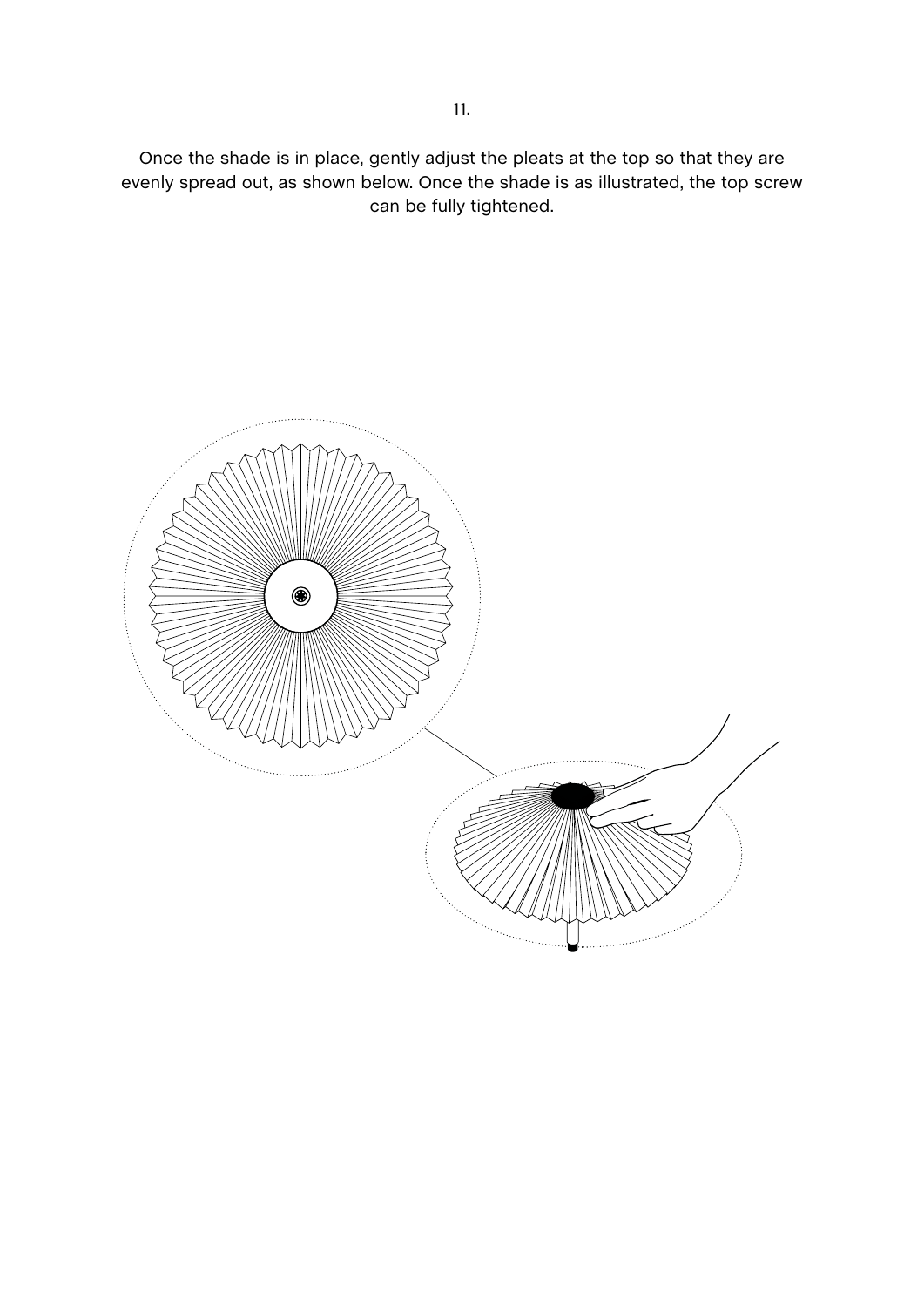The shade assembly and lamp bracket can now be assembled. Screw the shade assembly clockwise into the centre hole on the lamp bracket and tighten fully. The lamp is now ready for use.